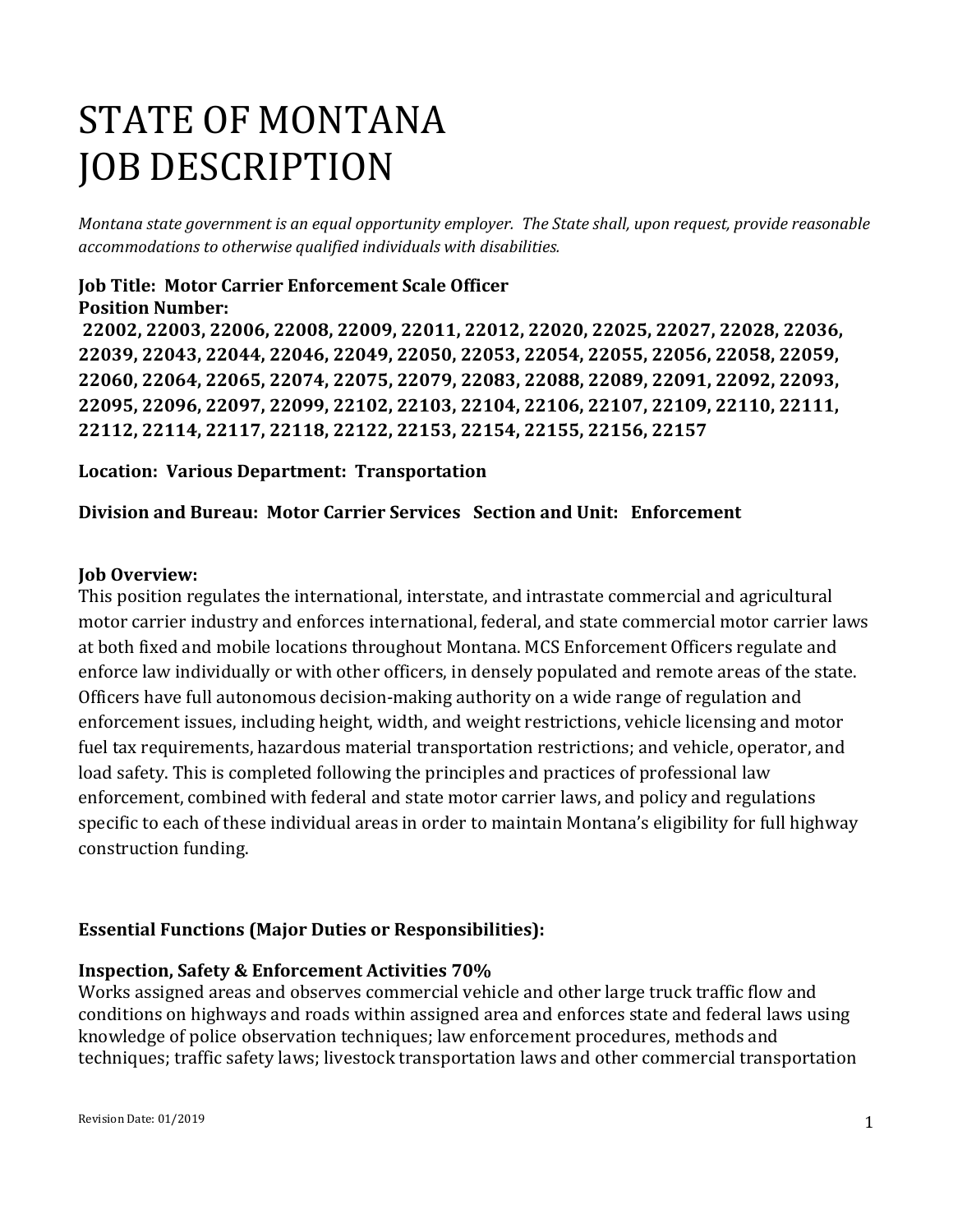laws. Inspects vehicles using knowledge of State and Federal laws and Department policies and procedures.

- Identifies highway and roadway conditions, debris, or missing or damaged traffic controls and either reports the problem to the appropriate authority or rectifies the situation
- Identifies highway users who need assistance and provides assistance such as performing minor repairs, providing directions
- Identifies violations committed by drivers using knowledge of traffic codes including state and federal motor vehicle statutes, livestock transportation statutes, vehicle size and weight statutes, special fuels statutes, commercial vehicle and driver statutes, Public Service Commission statutes, coniferous tree transportation statutes
- Determines enforcement action to be taken which includes stopping vehicles based on probable cause and particularized suspicion & other routine inspections; requesting information from stopped driver; listening to driver and determining if immediate action must be taken; and advising driver of violation and enforcement action to be taken
- Takes enforcement action such as issuing verbal warning and explaining the violation; issuing a written warning; issuing a citation and either releasing the driver or requiring the driver to post an appearance bond; administering breath tests and physically taking the driver into custody by placing them under arrest, handcuffing and searching them, and using appropriate force if driver resists, attempts to escape or induces harm on the officer using physical weaponless defensive tactics and skill in the use of sprays and handcuffs
- Makes arrests when warrant from the court has been issued or upon the request of a peace officer and notifies Communications Center that warrant has been served
- Completes enforcement reports such as incident reports, criminal offense reports, use of force reports, CMV post-crash reports, daily activity reports, notices to appear, courtesy warning cards and commercial vehicle inspection reports by completing the applicable forms and composing narrative descriptions
- Inspects commercial vehicles by testing and observing for equipment defects, reviewing manifests, observing cargo and Hazmat placards, interviewing driver, checking driver qualifications including medical card and endorsements, and reviewing driver's record of duty status and receipts
- Issues Commercial Vehicle Safety Alliance stickers if no defects are found or takes enforcement action such as issuing a warning or citation, taking the driver into custody, placing the driver or vehicle out of service by notifying the driver of out-of-service violation and completing an inspection report, and confiscating size and weight permits if violation has occurred
- Makes notifications of hazardous abandoned vehicle for other highway users or violations of parking or abandoned vehicle restrictions
- Check for proper registration both state, county, IRP truck registration, IFTA credentialing, UCR payments & reciprocity agreements between all states, provinces & Mexican jurisdictions
- Collect monies owed to the State of Montana
- Deposit & report monies collected
- Check for proper size & weight compliance
- Issue permits upon request from the public & industry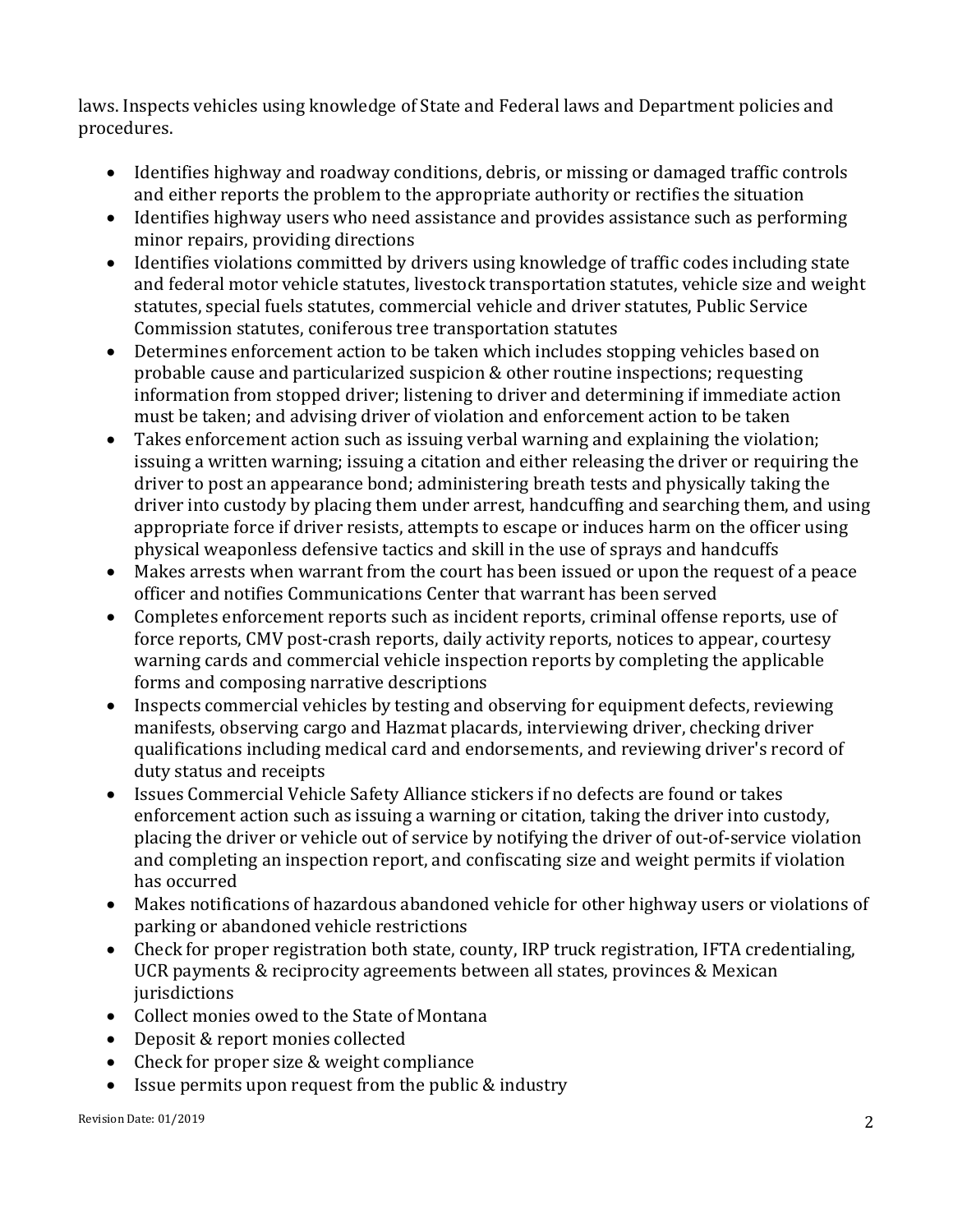- Educate the industry on legal weight using legal axle, bridge formula & the application of safety regulations
- Uses certified platform scales & readouts to determine vehicle weights using knowledge of State statute and the National Institute of Standards for Weighing Devices
- Uses certified Haenni portable scales in conjunction with digital slope levels to determine vehicle weights using knowledge of State statute and the National Institute of Standards for Weighing Devices
- Uses measuring tools to determine width, length, height & axle measurements
- Creates sketches of vehicle configurations used to determine legal vehicle sizes & weights
- Conduct safety inspections of Commercial Motor Vehicles using specialized tools in accordance with the Commercial Vehicle Safety Alliance guidelines
- Uses advanced screening software to identify noncompliant carriers, including infra-red brake, tire & bearing readers; various database searches; & weigh in motion information
- Provides several summary reports for information gathering, statistics & trends
- Analyzes data provided from CVSIN applications including PrePass AVI, 360 Smart View, Drivewyze and the state Truck Activity Reporting System (STARS)

# **Dyed Fuel Investigations 15%**

Proactively inspects for the unlawful usage of dyed fuel in diesel powered vehicles.

- Random checks of diesel powered vehicles at weigh stations & patrol
- Conduct dyed fuel investigations from information gathered on probable cause
- Uses specialized equipment to collect fuel samples from vehicles suspected of using dyed fuel & properly collect, package, transport & report evidence
- Conduct temporary dyed fuel roadside check stations
- Inspects private fuel suppliers for dyed fuel pump marking requirements & observes locations for violators
- Advises contractors of fuel requirements during pre-construction conferences
- Educate the public & CMV industry on the legal usage of dyed fuel

# **Commercial Motor Vehicle (CMV) Crash 5%**

Responds to and conducts CMV Post crash inspections using knowledge of highway safety laws, Division policy and vehicle crash procedures.

- Provides emergency first aid care including performing triage to establish treatment priorities, cardiopulmonary resuscitation (CPR), bleeding control techniques, and shock treatment using knowledge of first aid protocol and skill in the use of first aid equipment
- Inspects and tests CMV vehicles by testing lights, brakes, steering or suspension systems**,**  complex air brake & electronic brake systems
- Completes post-crash inspection reports which include summary of facts obtained during the course of the inspection, copies of witness statements and comments, summary of physical evidence and laboratory findings, photographs, test data and conclusions reached regarding investigation using knowledge of reporting statutes, Department policies and narrative writing skills

# **Law Enforcement Assistance 5%**

Provides assistance to other law enforcement agencies performing a wide variety of duties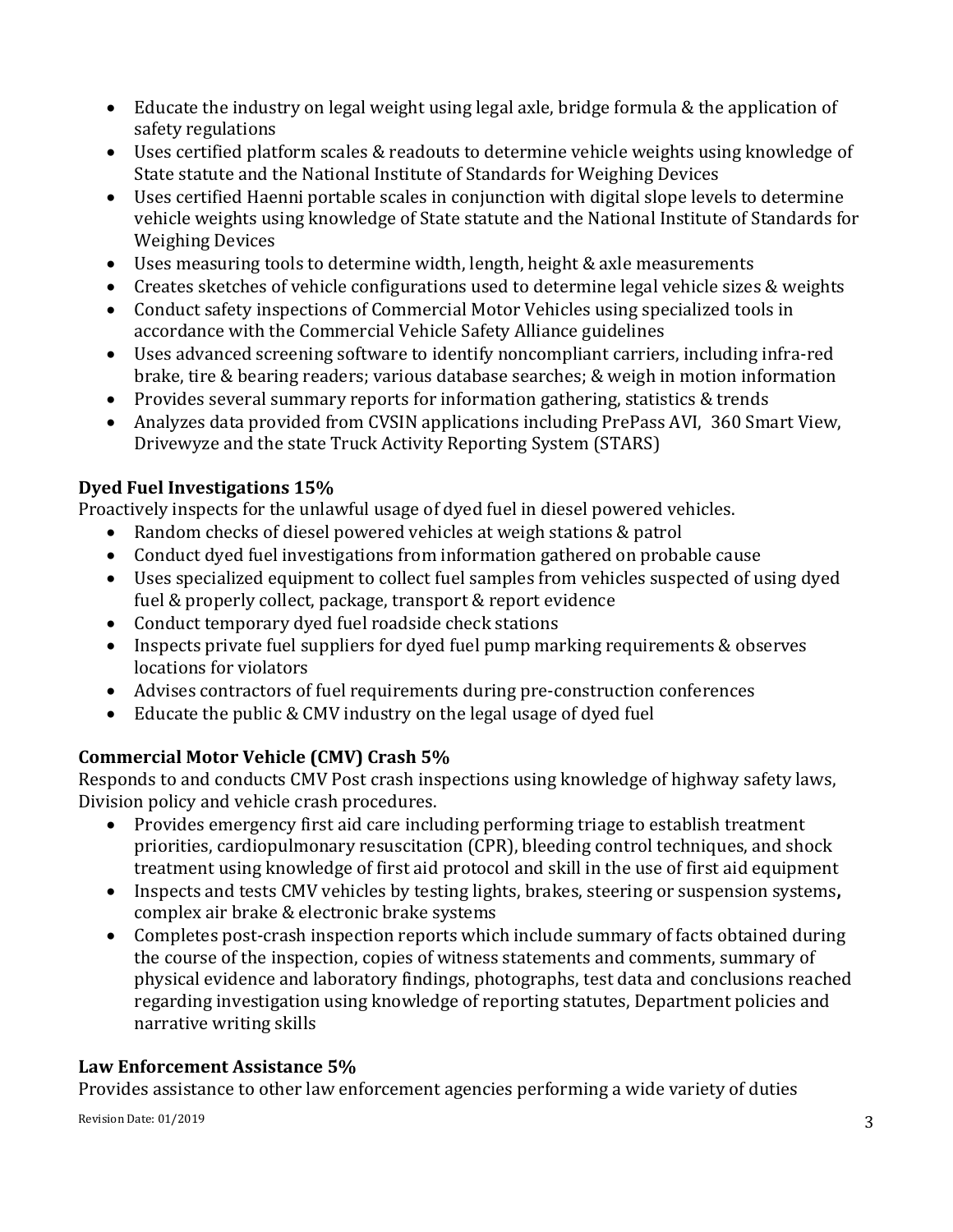- Providing additional reporting, checks & assistance with aquatic species vehicle identification
- Work special concentrated enforcement activities (CEA's) consisting including law enforcement agencies abroad (local, state, federal, international & out of state)
- Provide assistance with any law enforcement activity as assigned or requested

# **Miscellaneous Duties 5%**

- Prepares for and provides testimony in criminal and civil court cases as expert witness, at depositions and under subpoena by assembling and reviewing all reports, documents and evidence and serving as an expert witness using knowledge of the investigation of particular cases
- Makes presentations pertaining to law enforcement using knowledge of the law enforcement mission, policies and procedures and the ability to communicate effectively
- Familiarized with initial training requirements for firearms and defensive tactics
- Performs a variety of miscellaneous duties using knowledge of division policies and procedures, report formats, equipment maintenance procedures, division standards, firearm components, court procedures, drivers' license statutes and policies, and inspection and security procedures

# **Supervision**

The number of employees supervised is: 0

The position number for each supervised employee is:

# **Physical and Environmental Demands** May be exposed to various life-threatening situations.

- Long periods of time spent in patrol or emergency vehicles.
- Works various shifts at various times of the day or night, including 24-hour on-call status.
- Works outdoors in all weather conditions, including extreme cold, heat, rain, snow, etc.
- Regularly works at crime and accident scenes, including high-traffic areas or interstates with vehicles passing at high speeds.

# **Knowledge, Skills and Abilities:**

Law and Government — Knowledge of laws, legal codes, court procedures, precedents, government regulations, executive orders, agency rules, and the democratic political process **Public Safety and Security** — Knowledge of relevant equipment, policies, procedures, and strategies to promote effective local, state, or national security operations for the protection of people, data, property, and institutions

**English Language** — Knowledge of the structure and content of the English language including the meaning and spelling of words, rules of composition, and grammar

**Education and Training** — Knowledge of principles and methodology of law enforcement.

Revision Date:  $01/2019$  4 Training as required to become a peace officer and comply with federal and state operating,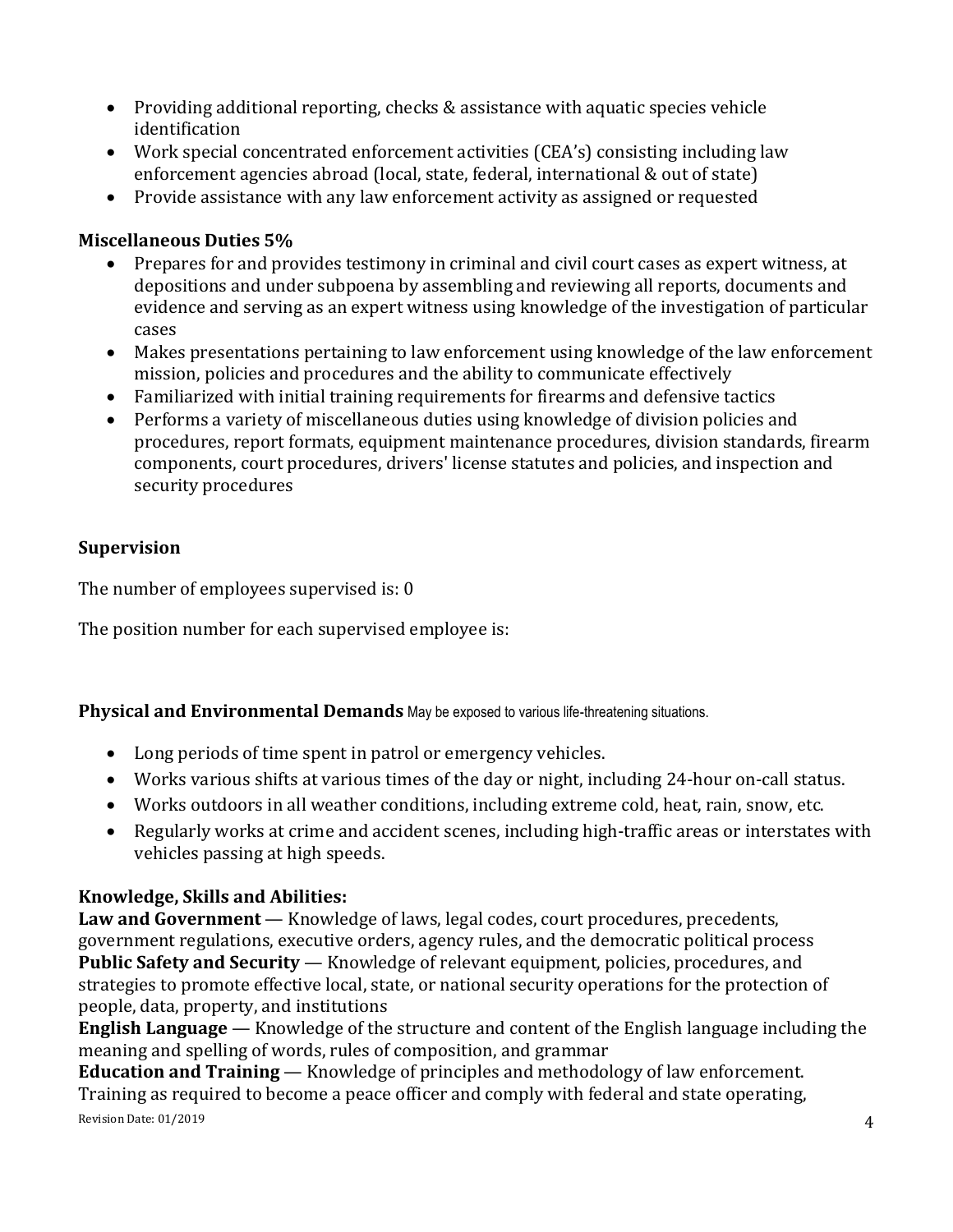reporting and financial requirements. Training in self-defense, arrest procedures, DUI testing, and chain-of-evidence requirements. **Psychology** — Knowledge of human behavior and performance; individual differences in ability, personality, and interests; learning and motivation; psychological research methods; and the assessment and treatment of behavioral and affective disorders

**Customer and Personal Service** — Knowledge of principles and processes for providing customer and personal services. This includes customer needs assessment, meeting quality standards for services, and evaluation of customer satisfaction

**Telecommunications** — Knowledge of transmission, broadcasting, switching, control, and operation of telecommunications systems

**Transportation** — Knowledge of principles and methods of the commercial motor carrier industry. **Technology** — Knowledge of personal computers, telecommunications systems and specialty enforcement, service and reporting software applications.

**Mathematics** — Knowledge of arithmetic, algebra, geometry, calculus, statistics, and their applications.

**Clerical** — Knowledge of administrative and clerical procedures and systems such as word processing, managing files and financial records, and other office procedures and terminology. **Computers and Electronics** — Knowledge of circuit boards, processors, chips, electronic

equipment, and computer hardware and software, including applications and programming **Active Listening** — Giving full attention to what other people are saying, taking time to understand the points being made, asking questions as appropriate, and not interrupting at inappropriate times **Active Learning** — Understanding the implications of new information for both current and future problem-solving and decision-making.

**Judgment and Decision Making** — Considering the relative costs and benefits of potential actions to choose the most appropriate one

**Critical Thinking** — Using logic and reasoning to identify the strengths and weaknesses of alternative solutions, conclusions or approaches to problems

**Social Perceptiveness** — Being aware of others' reactions and understanding why they react as they do.

**Speaking** — Talking to others to convey information effectively

**Writing** — Communicating effectively in writing as appropriate for the needs of the audience **Reading Comprehension** — Understanding written sentences and paragraphs in work related documents

**Operation and Control — Controlling operations of equipment or systems.** 

**Coordination** — Adjusting actions in relation to others' actions

**Negotiation** — Bringing others together and trying to reconcile differences

**Time Management** — Managing one's own time and the time of others

**Persuasion** — Persuading others to change their minds or behavior.

**Service Orientation** — Actively looking for ways to help people.

# **Minimum Qualifications (Education and Experience):**

This position requires a high school diploma or equivalent; no prior experience required.

Applicants must comply with title 7-32-303 MCA which state that no peace officer in the State of Montana shall be appointed who does not meet and or agree to the following peace officer employment, education and certification standards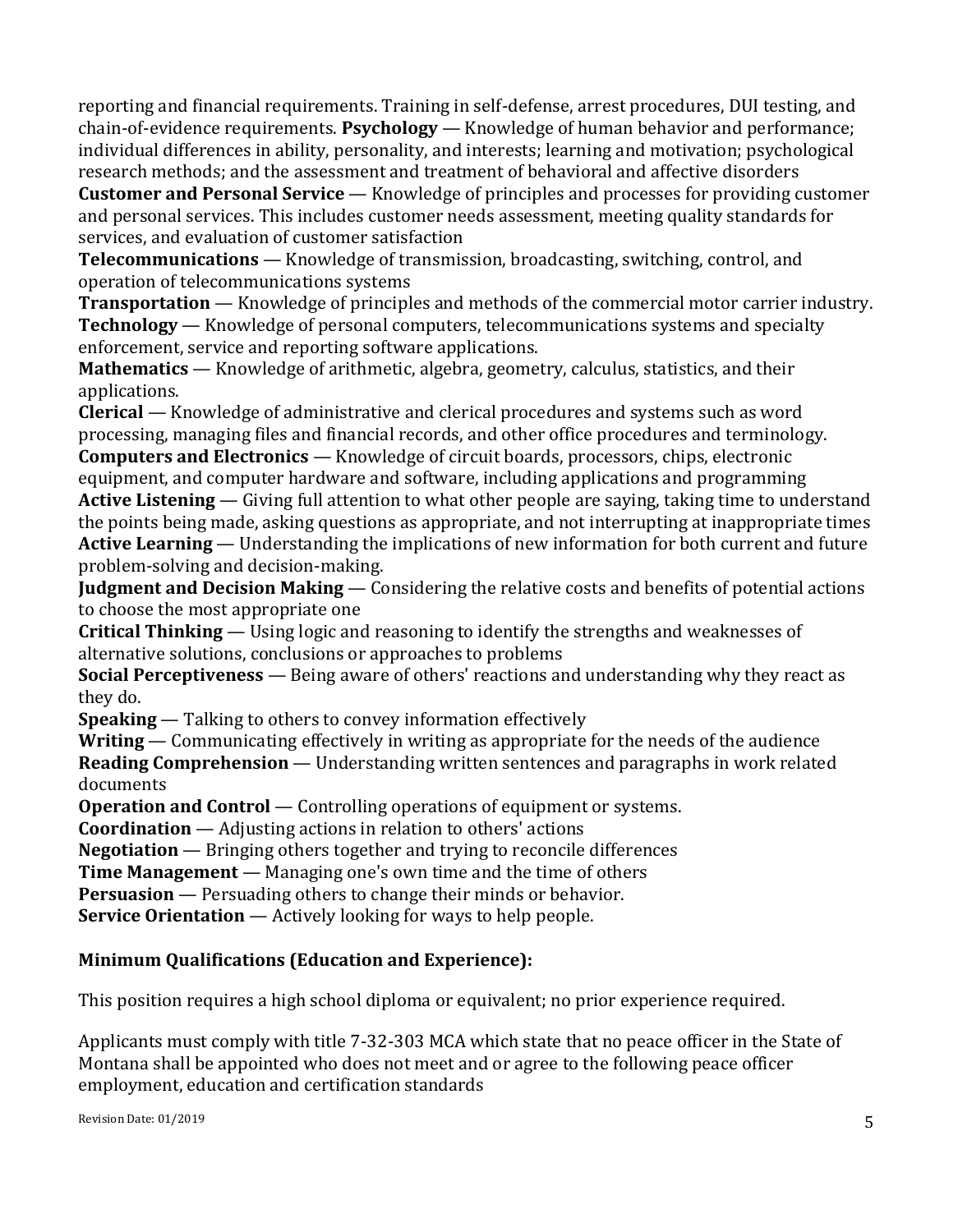• Be a citizen of the United States, at least 18 years of age; pass a finger-print criminal records check with no conviction of a crime for which the person could have been imprisoned in a federal or state penitentiary; be of good moral character, as determined by a thorough background investigation; be examined by a licensed physician appointed by the employing authority to determine the applicant is free from any mental or physical condition that might adversely affect performance of the duties of a peace officer

Must successfully complete an oral examination to demonstrate possession of communication skills, temperament, motivation, and other characteristics necessary to accomplish the duties and functions of a peace officer

- Possess or be eligible for, and constantly retain a valid Montana driver's license
- Must take and continually comply with a formal oath of office

## **Other information including working conditions such as shifts, lifting requirements, travel or hours:**

Travel around the state, with overnight stays may be necessary, especially during training If required to attend the Montana Law Enforcement Academy, must reside at MLEA for the 12 week basic class

The following are conditions of employment, in order to successfully pass probationary status all hires must:

- Successfully complete a structured Field Officer Training (FTO) program within twelve months of hire
- Graduate from, or be a graduate of, the Montana Law Enforcement Academy (MLEA) or equivalent
- Successfully complete Commercial Vehicle Safety Alliance (CVSA) Parts A and B, Hazardous material, and Bulk Package (tanker) and other bulk package inspection courses
- Have and retain a basic POST certificate from the Montana Peace Officer Standards and Training (POST) counsel
- Be eligible for, obtain, and retain a valid Canadian Work Visa and passport (requirement for Coutts/Sweet Grass Port-of-Entry positions only)

# **Career Ladder Information:**

A formal 2-step MCS Officer Career Ladder covers this position.

MCS Scale Officer I Requirements:

• MCS Scale Officers are initially hired as an MCS Scale Officer I in accordance with the job profile requirements. Employees must complete the probationary period as defined in the Supplemental to Master Contract for Department of Transportation Motor Carrier Services Division.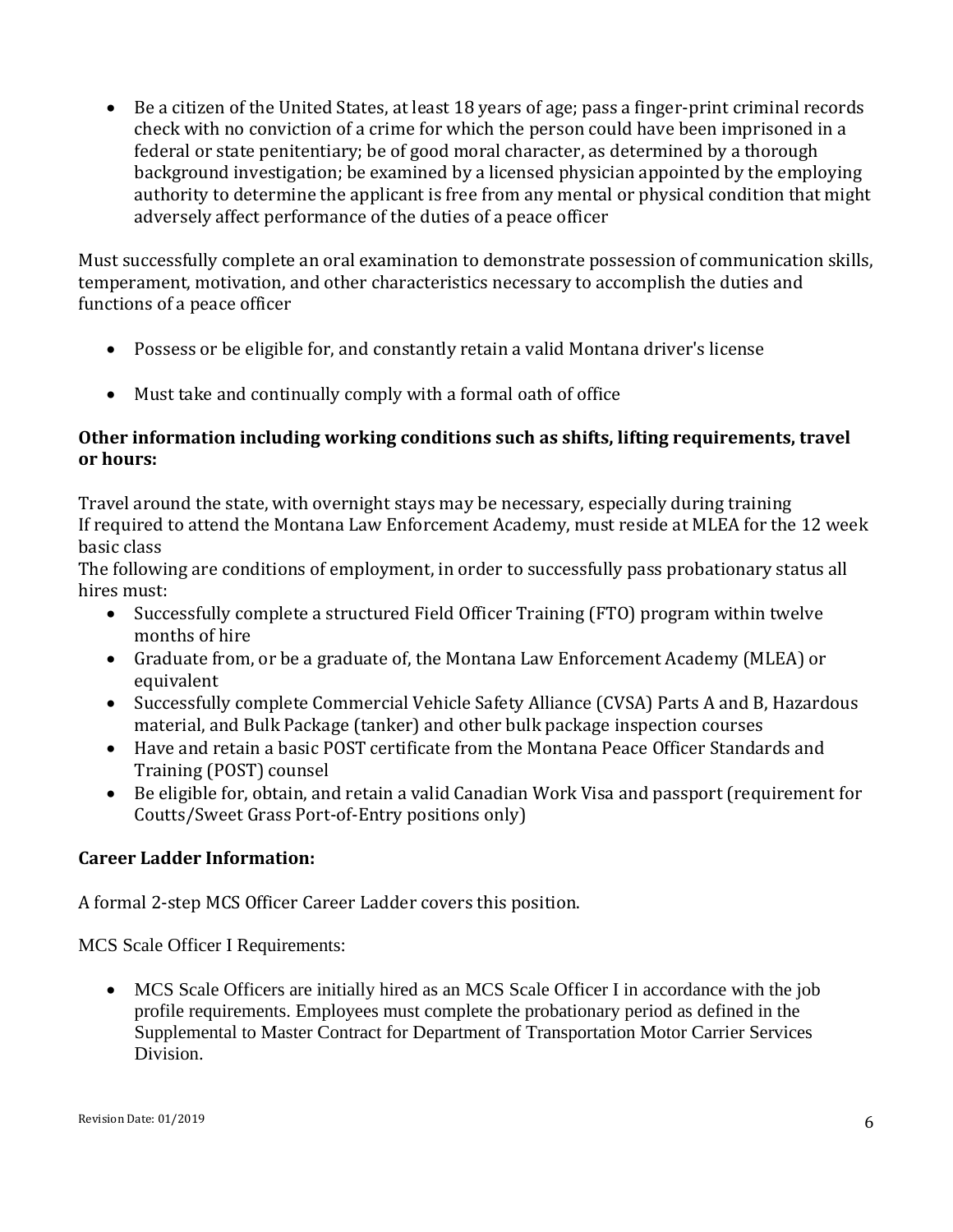MCS Scale Officer II Requirements:

- Acceptable level of the MCS job knowledge and skills including but not limited to enforcement of applicable Montana Code Annotated statutes, MCS Administrative Rules, Commercial Motor Vehicle safety regulations and effective interpersonal communication.
- In accordance with 7-32-303(5)(a) MCA, complete the MLEA POST Basic Course or equivalent. The MCS Officer must maintain the MLEA POST Basic Law Enforcement certificate.
- Complete a minimum of three months of on-the-job training.
- Maintain all firearm training and certification requirements.
- Pass five advanced level commercial vehicle inspection courses for drivers, vehicles, hazardous materials transportation, cargo tanks and other bulk packaging. The supervisor or designated authority will notify the MCS Officer of successful completion.
- Maintain officer performance standards.
- Maintain CVSA certification and maintenance of certification criteria. Failure to maintain any certification may result in reverting to MCS Scale Officer I.

MCS Scale Corporal Requirements:

- Complete three continuous years as an MCS Officer. This requirement may be waived at the discretion of MCS Management, upon review of work history, performance, and current needs of the Department.
- Complete and maintain all MCS Scale Officer II requirements.
- Pass a comprehensive general knowledge test with a score of 80% or higher.
- MCS Scale Corporals must participate in special assignments. These assignments may include but are not limited to: field training assignments, concentrated enforcement activities, post-crash inspections, or outreach activities. Failure to meet these requirements may result in reverting to MCS Scale Officer II.

An MCS Scale Officer II who is not meeting the time-in-service requirements may submit a written request through their supervisor outlining their training, experience and performance to request the timein-service requirement be waived in accordance with the advancement policy. If the time-in-service request is approved the MCS Scale Officer II will be allowed to take the comprehensive general knowledge test.

# **Special Requirements:**

*List any other special required information for this position*

| $\boxtimes$ | Fingerprint check      | -IXI | Valid driver's license         |
|-------------|------------------------|------|--------------------------------|
| $\boxtimes$ | Background check       |      | Other; Describe                |
|             | <b>MPEA Union Code</b> |      | <b>Safety Responsibilities</b> |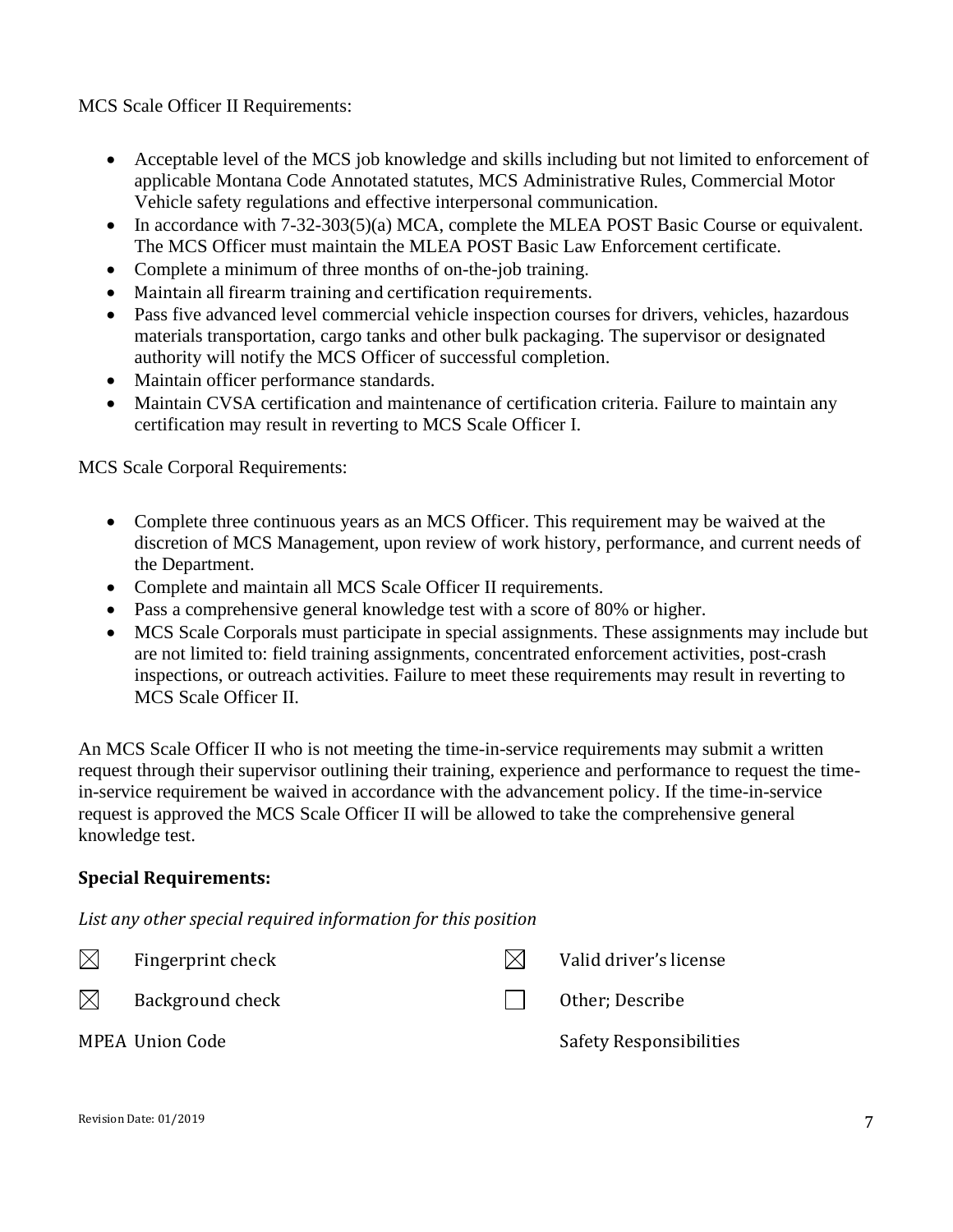The specific statements shown in each section of this description are not intended to be all inclusive. They represent typical elements and criteria considered necessary to perform the job successfully.

### **Signatures**

My signature below indicates the statements in the job description are accurate and complete.

| <b>Immediate Supervisor</b>                                         | <b>Title</b> | Date |  |  |  |  |
|---------------------------------------------------------------------|--------------|------|--|--|--|--|
|                                                                     |              |      |  |  |  |  |
| <b>Administrative Review</b>                                        | <b>Title</b> | Date |  |  |  |  |
| My signature below indicates that I have read this job description. |              |      |  |  |  |  |
|                                                                     |              |      |  |  |  |  |
| <b>Employee</b>                                                     | Title        | Date |  |  |  |  |